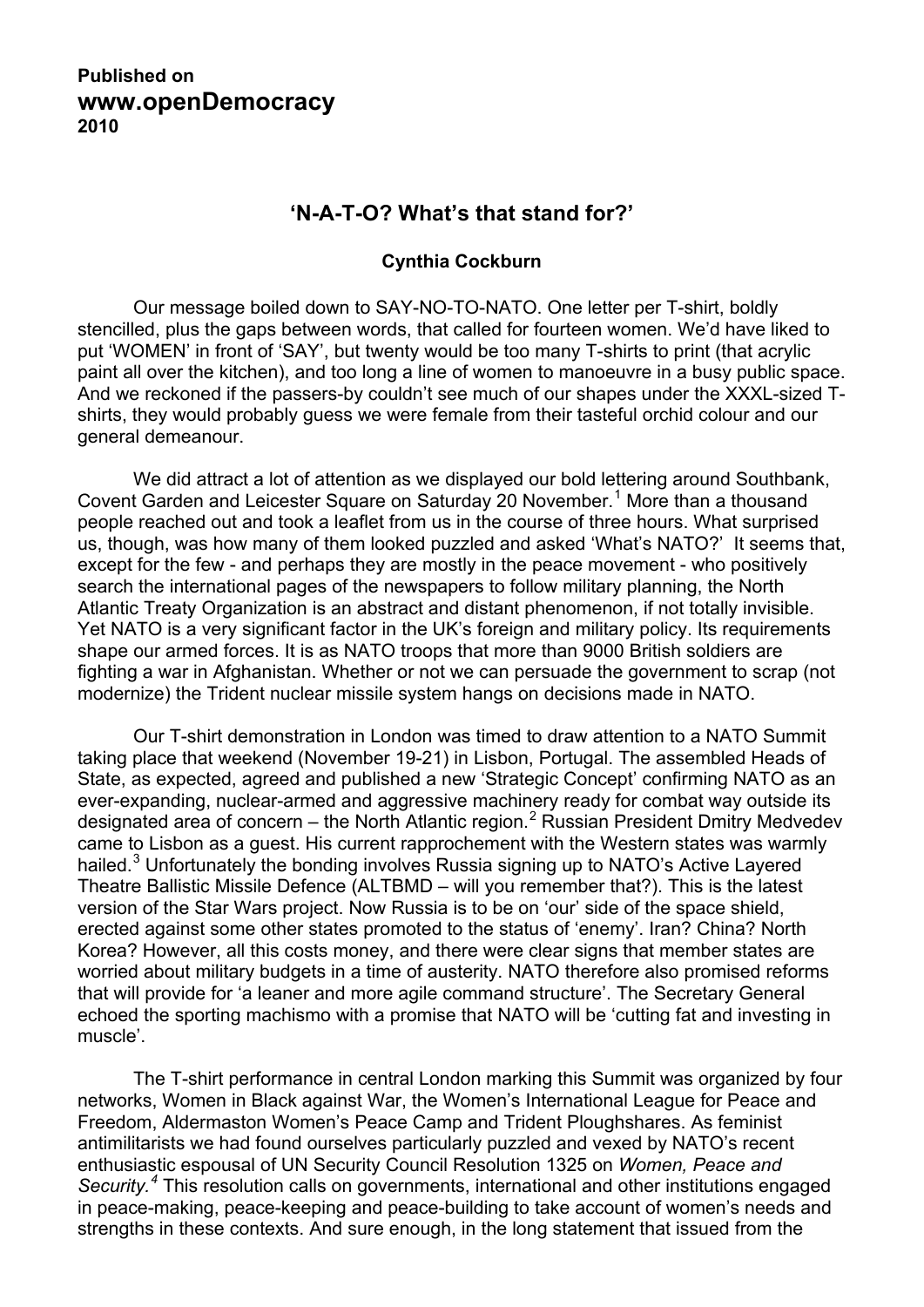Lisbon Summit, implementing 1325 was paragraph 7, way up front in a long document of 54 numbered paragraphs.<sup>[5](#page-2-0)</sup> Of course, it is important that NATO have very careful regard to Afghan women in whatever exit strategy it devises to close down ISAF and send its international troops home. Women have suffered terribly in this war. They were oppressed under the Taliban regime that preceded it. Although everyone wants the war to end, there is a real danger of NATO selling out to fundamentalists, whether Taliban or Northern warlords, who will lock women into the dark ages. It is essential that women be represented in peace negotiations - and it is good if NATO is now recognizing that. Yet there is a deep contradiction in Resolution 1325. NATO is not a peace-keeping but a war-fighting institution. How can we cheer NATO for promising equality for women in an institution we deplore?

European antiwar movements, including the French *Mouvement de la Paix*, Germany's *Die Linke* party, the UK's Stop the War Coalition and the Campaign for Nuclear Disarmament, have formed an alliance called 'No-To-NATO'.<sup>[6](#page-2-1)</sup> They have begun to protest at NATO Summit meetings, organizing a mass demonstration and counter-conference. At the Summit counter-conference in Strasbourg in 2009 and again last weekend in Lisbon, women have offered a workshop, developing a feminist case against NATO.<sup>[7](#page-2-2)</sup> Women are saying that military expenditure squanders money needed for the education, health and housing services badly needed by women, who carry the main burden of domestic life not only in NATO countries but elsewhere in the world. Women suffer displacement, rape, loss, injury and increased burdens due to war. Afghanistan is a case in point. Italian women are particularly disturbed by the way NATO's military bases in their neighbourhoods are sources of social stress, toxic pollution, sexual exploitation and violence. We are all saying: 'military security' is an oxymoron. Women ascribe a totally different meaning to the word security. We mean a decent livelihood, well-being and an end to violence in war and peace, and freedom from threat whether it comes from a bomb, a gun or a fist.

Our London SAY-NO-TO-NATO T-shirt action was part of this Europe-wide movement of women opposing NATO. Women in eleven Italian cities were planning protests simultaneous with our own last Saturday. Women in Sheffield too. In London we were women of four networks, Women in Black against War, the Women's International League for Peace and Freedom, Aldermaston Women's Peace Camp and an affinity group of Trident Ploughshares. All of us are well-practised at campaigning for 'less military spending', 'No Trident', 'no to the arms trade' and 'troops out' of here and there. Now we are trying to frame our resistance to home-grown British militarism within a closer monitoring of trends in NATO and their implications for women's 'real security', rights and freedoms.

*Cynthia Cockburn is a feminist researcher and writer, based in London, and a member of Women in Black against War and the Women's International League for Peace and Freedom* 

l

<sup>1</sup> See photos at <www.flickr.com/photos/wiblondon> and video clips at <www.youtube.com/wiblondon>

<sup>2</sup> See *<*www.nato.int/strategic-concept/index.html>

<sup>3</sup> See <http://www.nato.int/cps/en/natolive/news\_68871.htm>

<sup>4</sup> http://www.nato.int/cps/en/natolive/topics\_56984.htm?selectedLocale=en

 $5$  See <http://www.nato.int/cps/en/natolive/official\_texts\_68828.htm>

<sup>6</sup> See <www.no-to-nato.org>.